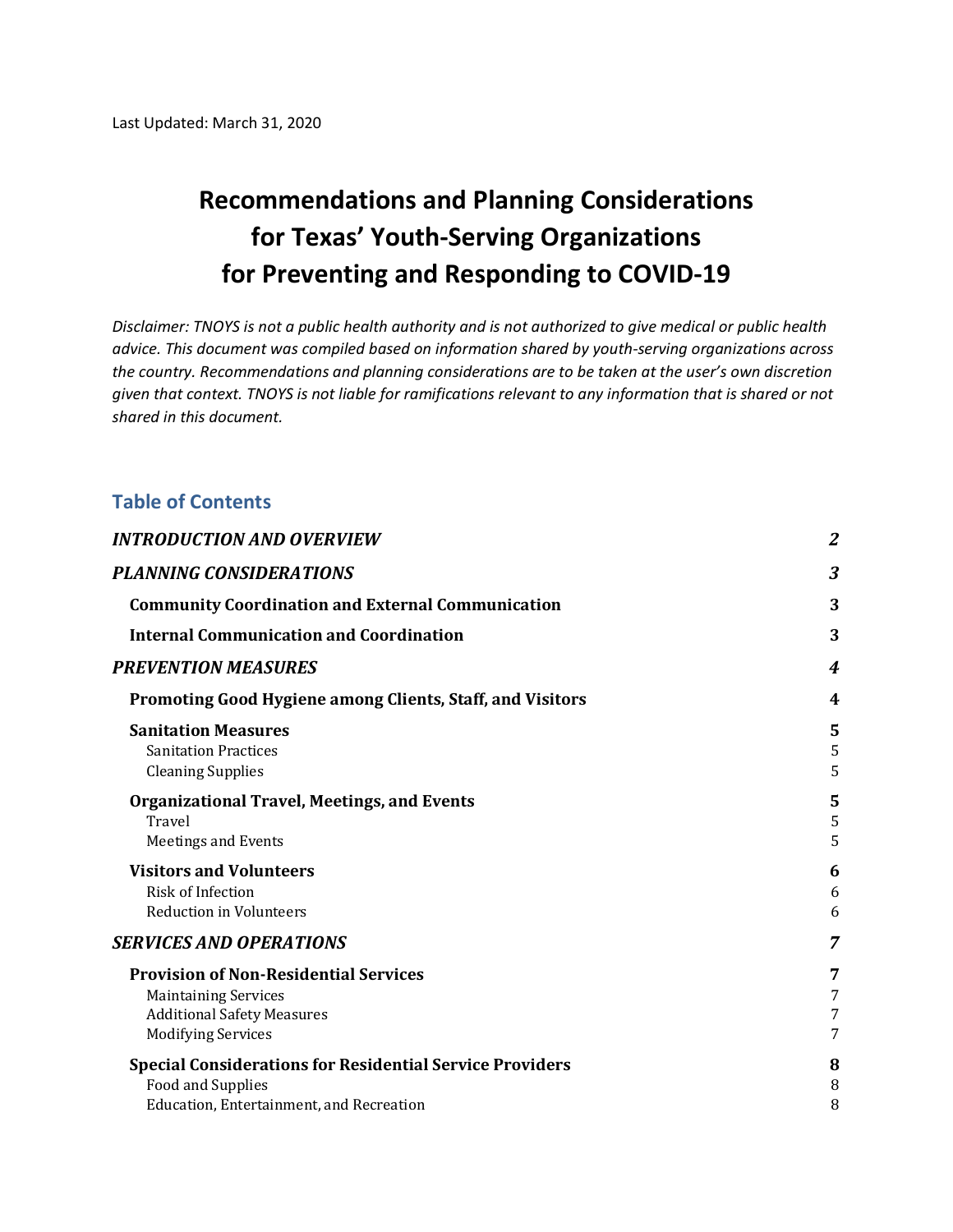

| Healthcare                                                           | 8  |
|----------------------------------------------------------------------|----|
| <b>Bed Capacity</b>                                                  | 9  |
| <b>Identifying Symptoms</b>                                          | 9  |
| Plan for Quarantine                                                  | 10 |
| Workforce and Staffing                                               | 10 |
| Use of Paid Time Off (PTO) and Sick Leave                            | 11 |
| Work from Home Policies                                              | 11 |
| Determining Essential Services                                       | 12 |
| <b>Case Management Practices</b>                                     | 12 |
| <b>Financial Consideration</b>                                       | 13 |
| <b>Feedback to Regulatory Agencies</b>                               | 13 |
| <b>Fundraising Events</b>                                            | 13 |
| <b>Donation Requests</b>                                             | 13 |
| <b>Business Interruption Insurance Policy</b>                        | 13 |
| <b>Sample COVID-19 Prevention and Response Plans</b>                 | 14 |
| <b>National Safe Place Network</b>                                   | 14 |
| State of California's Business, Consumer Services and Housing Agency | 14 |
| <b>Texas Homeless Network (THN)</b>                                  | 14 |

## **INTRODUCTION AND OVERVIEW**

As people and workplaces across the country are responding to COVID-19, youth-service providers have special considerations for ensuring the well-being of their clients, staff, and communities. The need for responses and services for youth in crisis is needed now more than ever, making it a critical time for youth-service providers to stay organized, plan ahead, and ensure continuity of services.

**TNOYS recommends that all youth-serving organizations create written COVID-19 prevention and response plans.** These plans should outline appropriate precautions and responses for varying levels of risk. You will need to determine who at your organization will be responsible for plan implementation. Some organizations are creating internal Emergency Response Teams to lead the effort. Many providers are organizing their response plans into tiers based on risk.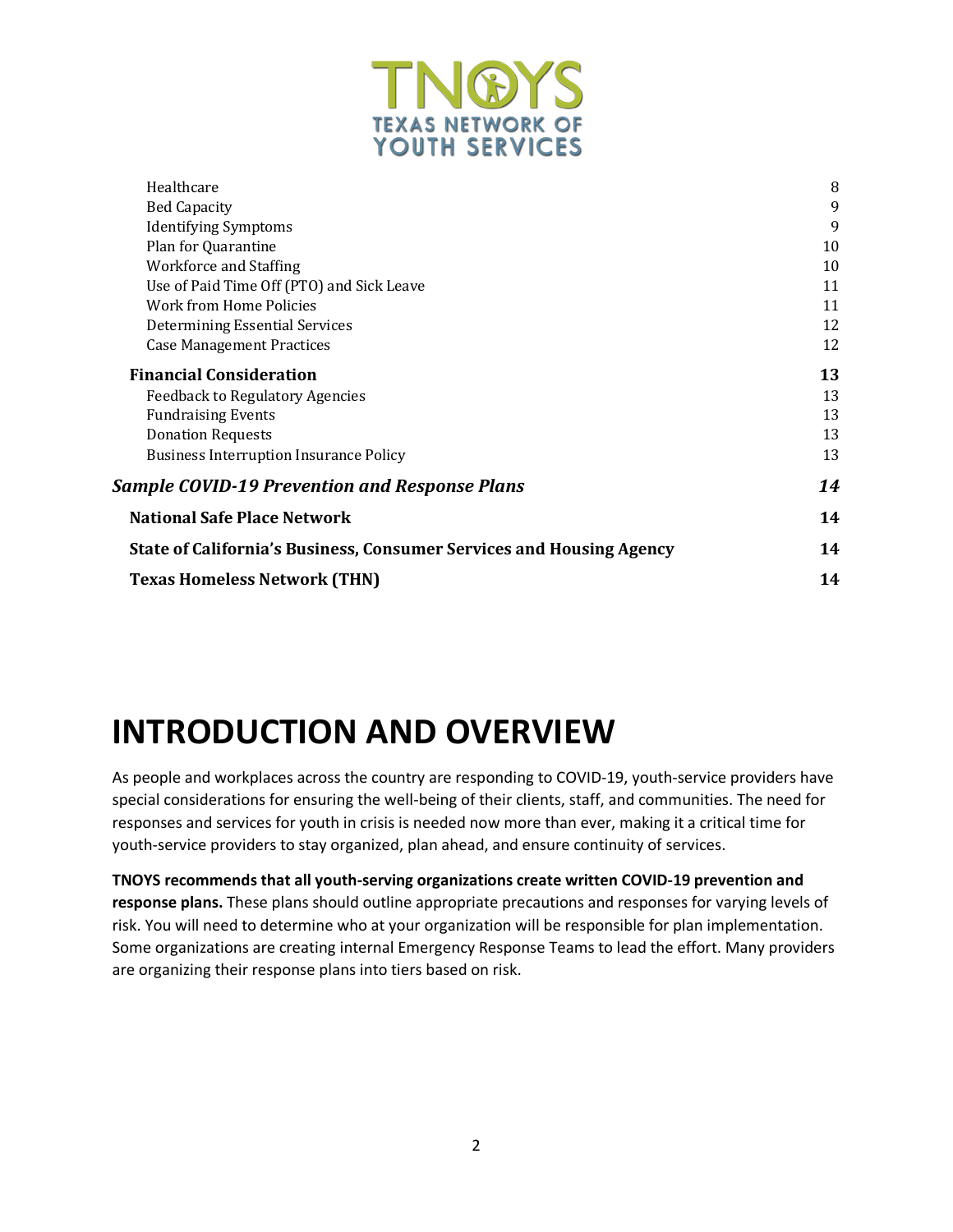

## **PLANNING CONSIDERATIONS**

### **Community Coordination and External Communication**

- From what sources will your organization get its information on the progression of the virus and the current situation or risk level in your community?
	- $\circ$  Most of the larger communities in Texas have offices of emergency management that are providing updates on guidance from health authorities as well as local actions to flatten the curve or reduce the spread.
	- $\circ$  Many smaller communities are providing communications and guidance through the mayor's office, fire departments, police departments, and/or local medical facilities.
- Who on your staff will be responsible for keeping in contact with local public health authorities to get the latest information?
- Are there organizations or agencies in your community who you can partner with to improve or streamline services?
- Who on your team will be responsible for speaking with the media or other external stakeholders? Establish talking points to guide this communication. Talking points may include assurances that client, staff, and community safety are your top priorities; your organization is facing new challenges and expenses due to COVID-19; and one or more specific "asks" such as for donations or supplies.
- The following agencies are regularly updating their COVID-19 webpages with the latest news and recommendations:
	- o Texas Department of Family and Protective Services (DFPS)
	- o U.S. Department of Housing and Urban Development (HUD)
	- o Family and Youth Services Bureau (FYSB)
	- o The Centers for Disease Control and Prevention (CDC)
	- o Texas Department of State Health Services (DSHS)
	- o Emergency Operations Centers by County (TDMS)

### **Internal Communication and Coordination**

- What information will leadership need to share internally and with whom?
	- $\circ$  Who on your team will be responsible for getting critical information out quickly from leadership to direct care and front-line staff?
	- $\circ$  Similarly, how will your leadership receive critical information from your direct care or front-line staff? What processes or lines of communication need to be put into place?
	- $\circ$  As you are implementing new policies and procedures, will you need a feedback loop? For example, one organization made plans to check in regularly with program managers to review changes in guidelines and procedures and get feedback.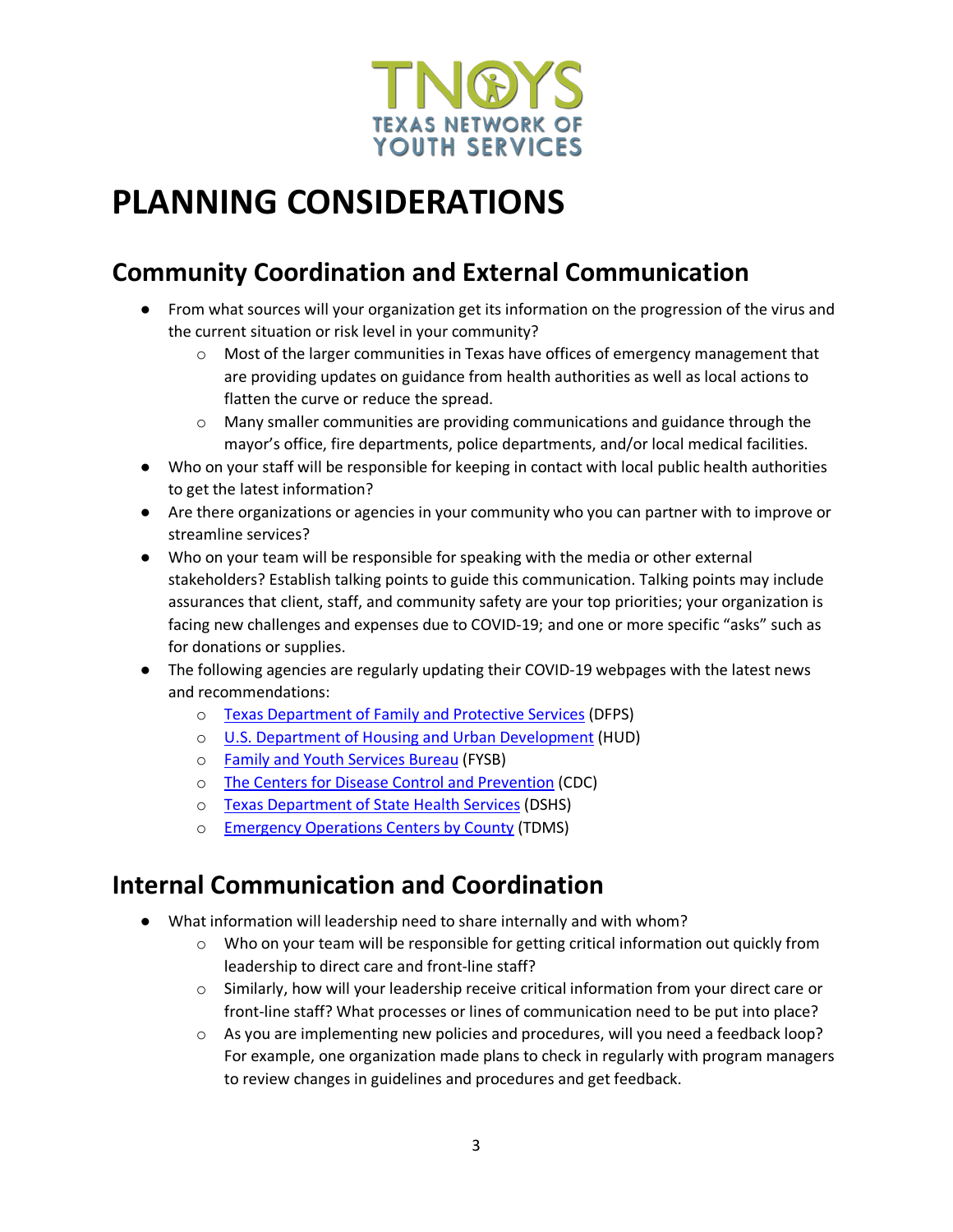

- o One recommendation from the National Safe Place Network Member Forum is to use trauma-informed community meetings to check in with staff. "This practice strengthens your team by providing the opportunity for people to share their feelings, discuss their goals or needs, and identify who they can rely on for support. Any team member can call for a community meeting and they can be hosted virtually or over the phone as needed."
- What information do your clients need? How will you get that information to them and keep them informed?
	- $\circ$  This includes information about precautions your organization is taking, reductions in services or hours, and how clients can access services. If your organization has begun offering remote or virtual services, you'll need to think strategically about how to get that information out to your community, including potentially by partnering with local government and other community providers.
	- $\circ$  You may also want to share information w/ clients addressing how they can access food and household supplies. Is there information that you will provide on resources in your community?

## **PREVENTION MEASURES**

### **Promoting Good Hygiene**

- Good hygiene practices can reduce the spread of the virus. Consider providing best practices and recommendations from credible sources, like the CDC.
- Consider practices (such as hugging, shaking hands, and sharing supplies) that you can minimize in your facility, services, or interactions.
	- $\circ$  Some organizations have adopted the "elbow bump" greeting or the Namaste bow.
- How will you encourage staff and clients to follow best practices for hygiene and public health?
- How often will you share reminders about good hygiene, and/or where will you display them throughout your facility, website, or other communications?
	- $\circ$  Some organizations have sent emails to their staff with information on proper hygiene.
	- o Some are posting reminders on social media and their websites.
- What will you require of staff, clients, visitors, etc. in terms of hygiene? One organization reported instituting a policy that everyone either wash their hands upon arrival or leave.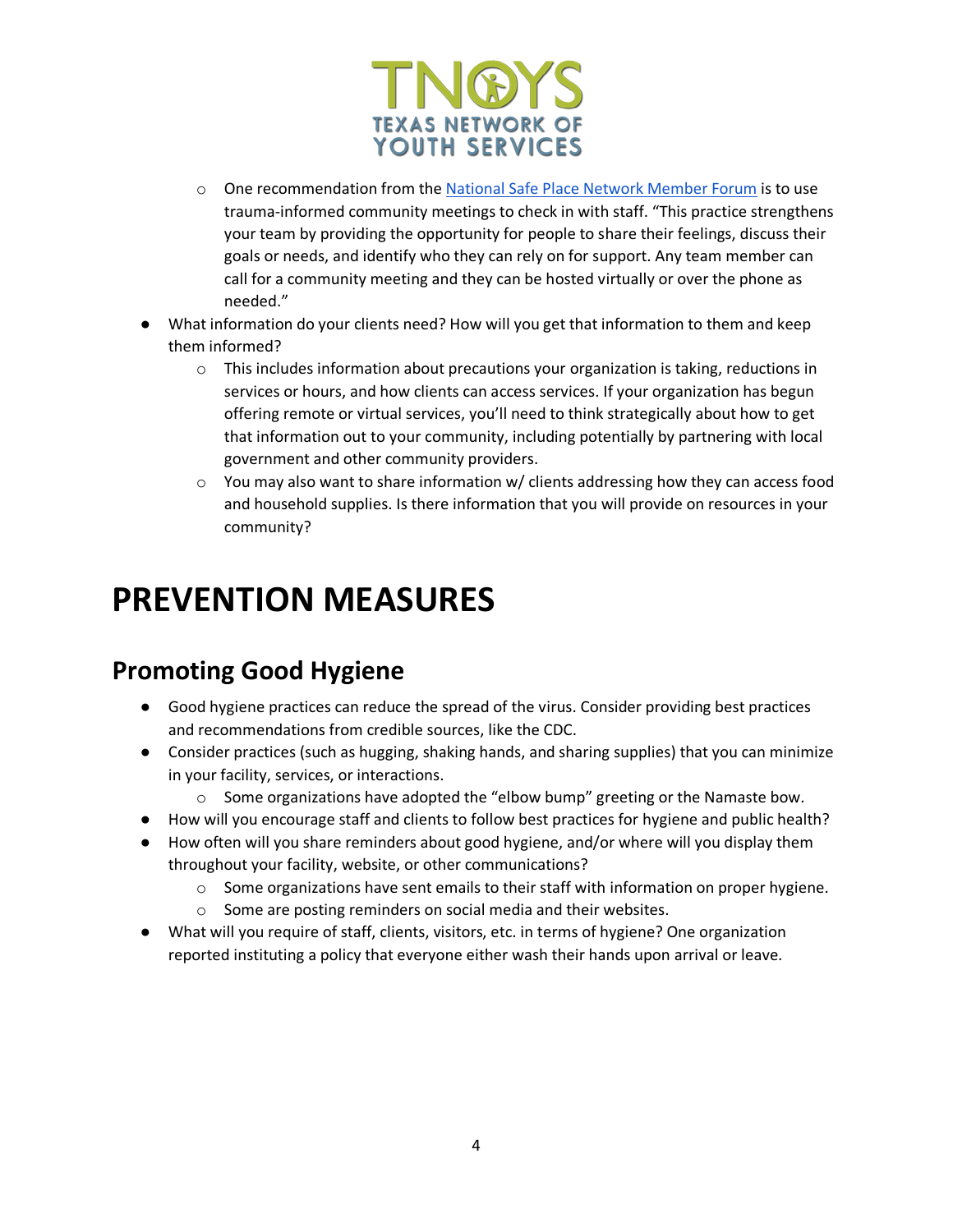

### **Sanitation Measures**

#### **Sanitation Practices**

Consider the frequency or intensity of cleaning of your facilities. Will you need to use additional or stronger products than usual?

- Who on your team will be responsible for cleaning which facilities and how often?
- How can you strive to provide some level of quality assurance?
- Will the staff person be expected to document each time he or she does a cleaning?)

#### **Cleaning Supplies**

Consider how you will access the necessary cleaning supplies. Do you have them on hand? If not, where can you get them? Do you know which products are effective and which ones are not?

- Are there potential partners in the community who may be able to help with this?
- Amidst scarcity of cleaning products, some organizations are creating their own solution of bleach and water to wipe down surfaces.
- CDC guidelines indicate a bleach solution of 5 tablespoons (⅓ cup) bleach per gallon of water; 4 teaspoons per quart of water.

### **Organizational Travel, Meetings, and Events**

#### **Travel**

The CDC and other public health authorities are regularly updating travel recommendations.

- Based on assessed risk, consider how and when your organization will restrict staff travel, both business and personal, and whether factors such as region, length of travel, or mode of transportation will come into consideration.
- Consider policies for when staff return from travel, including self-imposed quarantine, how you will comply with government recommendations, and whether certain factors influence these policies (such as region, length of travel, or mode of transportation).
	- $\circ$  For example, your staff may be required to self-quarantine for up to 14 days upon return from travel, based on location and travel advisories.

#### **Meetings and Events**

As of March 16, the CDC recommends cancelling gatherings of ten or more for the next 15 days. On March 19, Governor Abbott announced an executive order that limits social gatherings to 10 people and closes schools, among other actions, through April 3.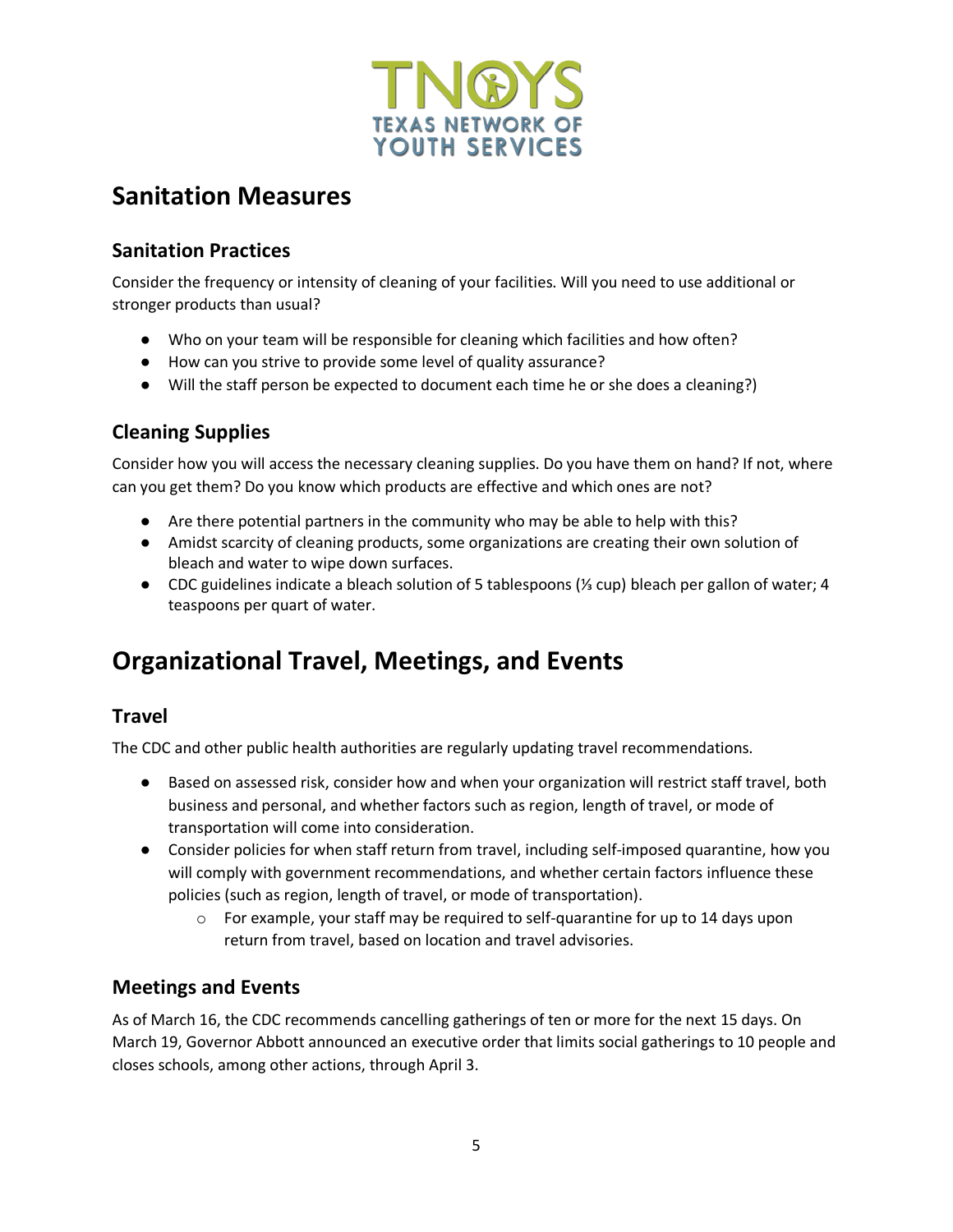

- Consider virtual meeting software and webinars in place of larger in-person meetings or training events.
- Check online for offers if you need to add capacity for remote work. Zoom is waiving fees for their basic services, and other software vendors (like GoToMeeting) are offering free services for small businesses. Google Hangouts is another tool that can be used and is free.
	- o https://www.gotomeeting.com/work-remote
	- o https://zoom.us/pricing
	- o https://www.openforbusiness.org/
- Develop a contingency plan if an event is cancelled or postponed due to COVID-19. Can you salvage the event by offering it in a different format or at a later date?

### **Visitors and Volunteers**

#### **Risk of Infection**

Consider how you will reduce the risk of the virus spreading to/from visitors and volunteers.

- You will need to limit or restrict in-office meetings, visitors, volunteers, and vendors/service delivery, depending on level of risk. Many youth service organizations have already prohibited visitors and volunteers completely.
- DFPS encourages providers to limit non-essential visitors for all children and youth, but especially those with high levels of medical need.
- Some organizations are taking the temperatures of anyone who enters their facility.

#### **Reduction in Volunteers**

Consider how you will address reduced numbers of volunteers as a result of the virus.

- How will this impact the workload placed on your staff?
- Is there another way you can recommend volunteers contribute instead? Perhaps by dropping off needed supplies or raising money?
- In regions where there are more cases than in Texas, one organization is utilizing volunteers to cook and deliver meals (for curb-side pick-up) because they don't have the staff capacity to fill those roles. Others are not comfortable with this risk and have terminated all volunteer engagement with their organization temporarily.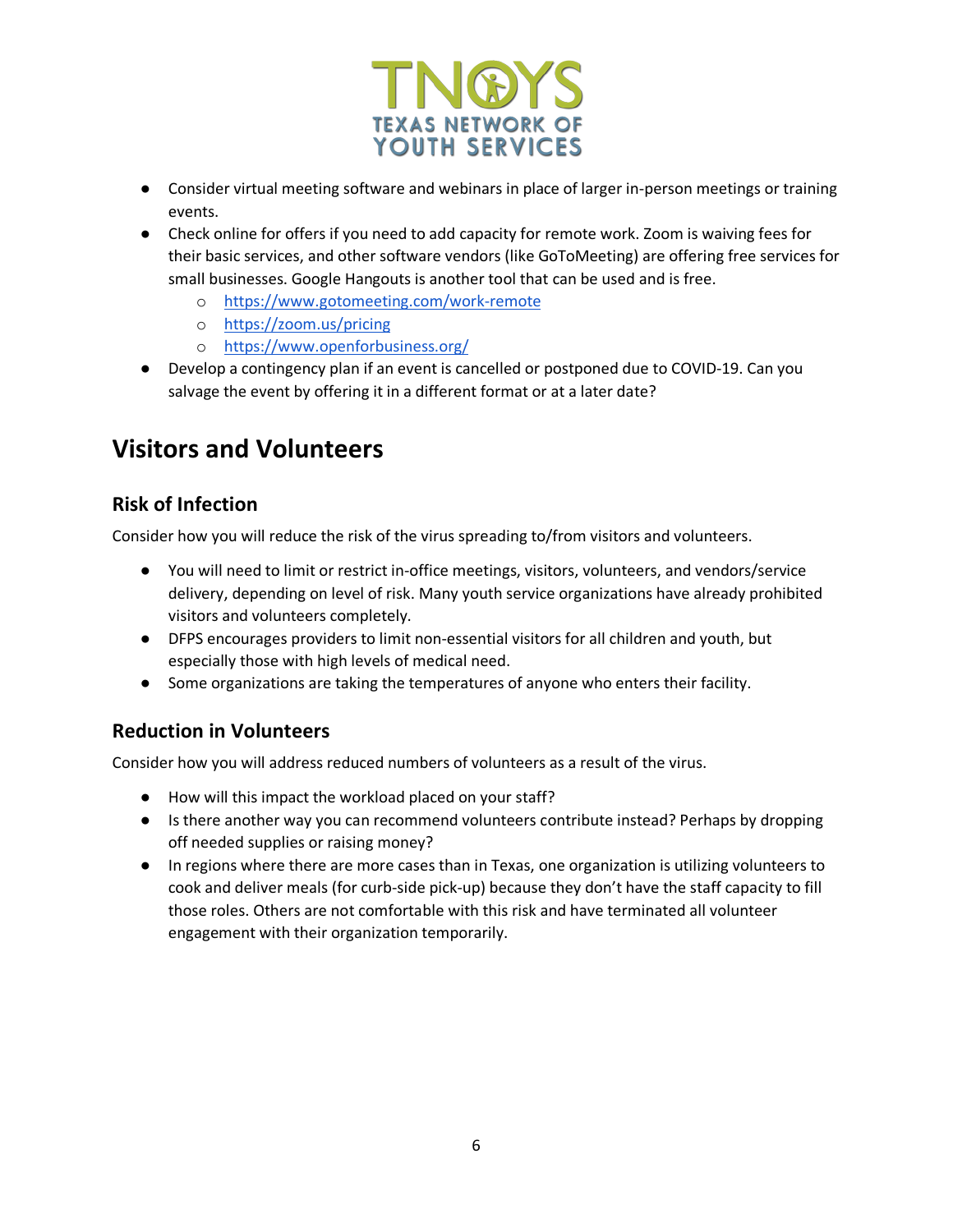

## **SERVICES AND OPERATIONS**

### **Provision of Non-Residential Services**

#### **Maintaining Services**

Consider how your organization can limit in-person contact in the provision of services while maintaining standard operations.

- Who are the non-essential personnel on your team who can work remotely?
- Can any of your services be provided by phone or virtually, such as through video conferencing or a meeting software? Some regulatory agencies, such as the DFPS Prevention and Early Intervention division, are allowing remote session with clients temporarily. Other regulatory agencies such as the DFPS Child Protective Services division, are still requiring that certain visits be made in person.
- Some organizations are purchasing HIPAA compliant licenses to do remote therapy and case management.
- Digital Services developed a toolkit to help providers identify the best virtual platforms for their services.
- National Network to End Domestic Violence also has a toolkit with best practices and policy recommendations for agencies.
- Texas Council on Family Violence has Tips for Advocates: Mobile Advocacy & Technology that highlights approaches to working with clients in a mobile environment and some suggestions of "safer" technology options.

#### **Additional Safety Measures**

Consider the precautions you will put in place to ensure the safety of your staff and clients, including additional measures or protocols.

● Develop a plan for assessing staff and clients for symptoms and how to respond.

#### **Modifying Services**

Consider how, and under what circumstances, you will modify service provision, such as case management, counseling, and other non-residential services, if necessary. Some organizations have developed a multi-stage plan for service provision depending on the level of social isolation/reduction of activities either recommended or mandated by local authorities.

- Are there services you will need to cancel/limit, or services you will need to ramp up to meet the needs of your clients?
- At what point will you discontinue in-person services?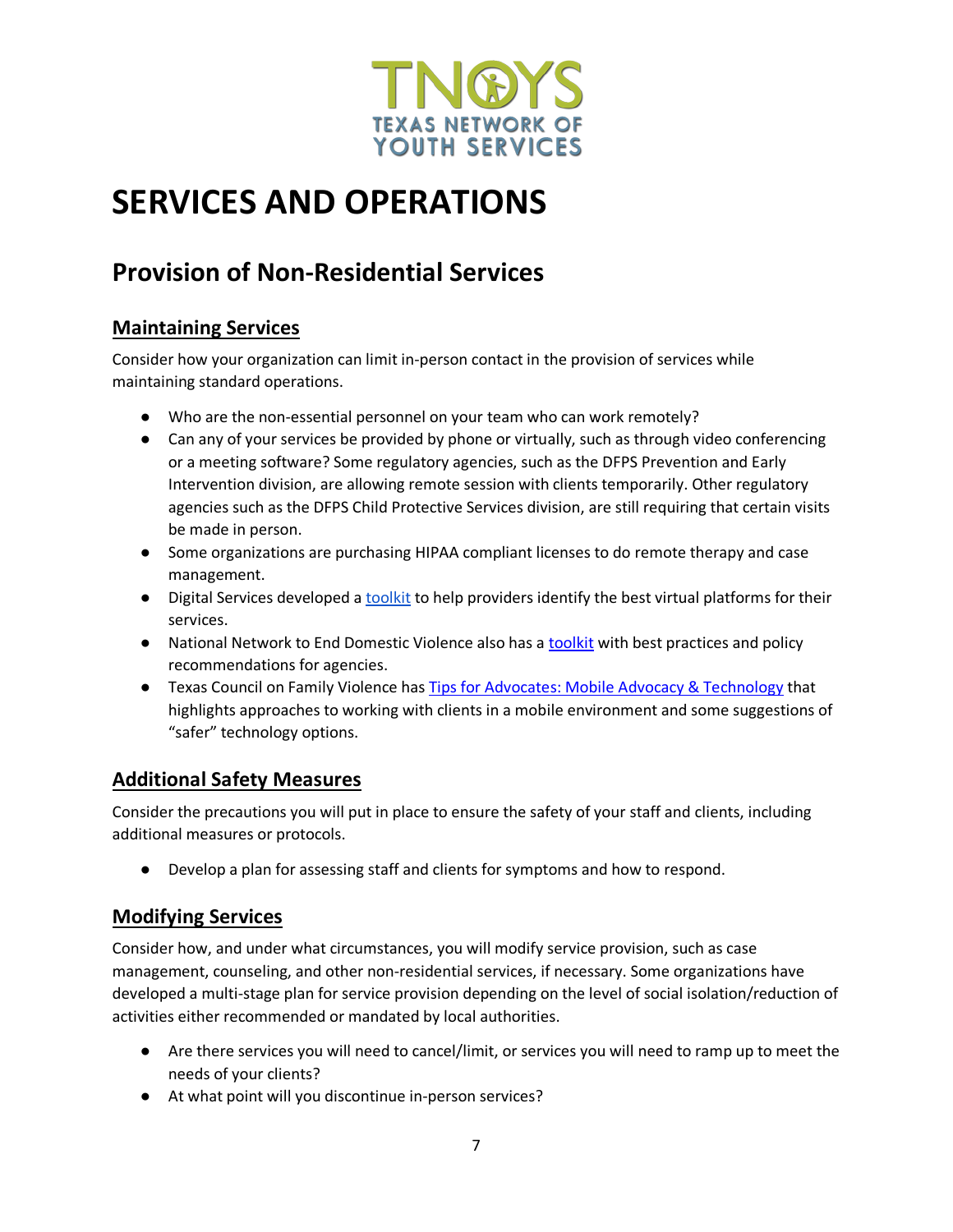

- How will you ensure continuation of services if you must decrease or halt in-person contact?
- How can you still connect or meet the needs of your clients?
- Some organizations who do street outreach or other community-based services are educating about COVID-19 symptoms and transmission prevention, dropping off food and supplies, and conducting visual check-ins while modeling social distancing.

### **Special Considerations for Residential Service Providers**

#### **Food and Supplies**

Given school and workplace closures, you will likely need to provide more meals for your clients than you typically provide. Restocking groceries may also take more time than usual. How much food will you need to keep stocked and how will you obtain new groceries when you need them?

#### **Education, Entertainment, and Recreation**

In the event that schools and workplaces remain closed for an extended period, you may need to be able to provide WiFi and computer access to facilitate online learning and entertainment. Also consider other ways through which you can support entertainment and recreation for clients during isolation.

● Communicate with your local ISD to learn more about support and resources they may be offering to qualifying students.

#### **Healthcare**

Consider the additional healthcare costs and needs that may arise as a result of the virus.

- Ensure that all youth in your care will have access to needed prescription medications. If you provide foster care services, Superior Health is making calls to all young people in care to check on their well-being and ensure they have access to prescriptions. If you serve young people who have high medical needs, you will also receive calls from DFPS.
- Are there youth in your care who need medication that must be administered offsite? If so, how can you plan for this?
- Consider transportation needs to and from healthcare facilities. How will you get youth to and from routine medical appointments, or to emergency medical care that is not related to COVID-19?
- Is there a back-up plan if routine medical appointments are considered non-essential locally?
- Consider whether you will need to increase the medical capacity of your on-site staff.
- Consider whether and how you will test staff or clients for COVID-19.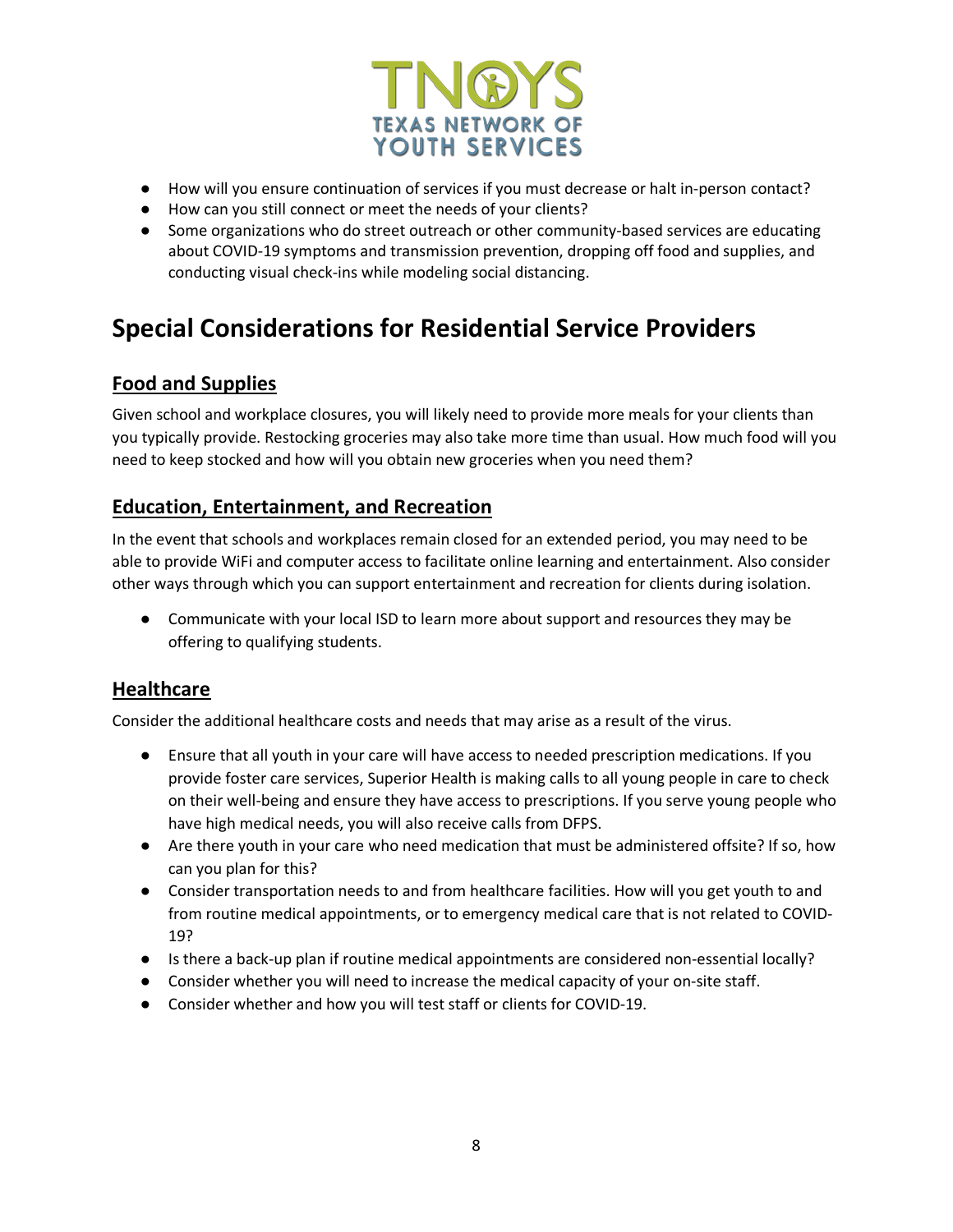

#### **Bed Capacity**

In other parts of the country, youth-service providers are reporting that demand for their services is increasing due to COVID-19 and is exceeding bed capacity. Consider how you will respond if demand for your services exceeds bed capacity.

- Do you need special permissions from regulatory authorities? If so, who at the regulatory agency do you need to contact and who at your organization will contact them? DFPS is not offering waivers for staffing ratios at this time.
- Some organizations in other parts of the country are bringing in cots to meet demand. Others are putting youth in hotels, motels, or airBnBs. Are there plans you can put in place in case you need emergency bed capacity, if that is something that your regulatory agencies and funders will allow?
- Some organizations are making adjustments to their existing space to create isolation rooms. For example, a shelter is moving families from their family wing to a church that has re-opened its overflow shelter to accommodate the families so that the family wing can be converted into isolation rooms for people in the shelter experiencing symptoms.
- Some communities are working with local colleges and universities to explore using closed residential facilities (dorms) to house people.

#### **Identifying Symptoms**

Consider how you will identify and respond to clients exhibiting symptoms of COVID-19.

- How and when will you check clients for symptoms of COVID-19?
	- o Is your staff team trained to recognize the symptoms?
	- $\circ$  Do you have a medical professional on staff? If not, do you have access to a medical professional some other way?
	- $\circ$  Many organizations are conducting daily temperature checks for all clients and staff.
	- $\circ$  One state agency in another state recommends to begin screening now and following the Centers for Disease Control's Interim Guidance for homeless service providers Much of this guidance also applies to Residential Service Providers.
- Determine how your organization will respond if and when a client does display symptoms.
	- o Who internally needs to be aware and what is the notification protocol and chain of command?
	- $\circ$  Who specifically will you need to notify externally, such as at regulatory agencies?
	- o Who will you contact for healthcare services? What will you do if this professional or entity is not responsive?
	- $\circ$  For children and youth in foster care, Superior Health is available to help access medical care.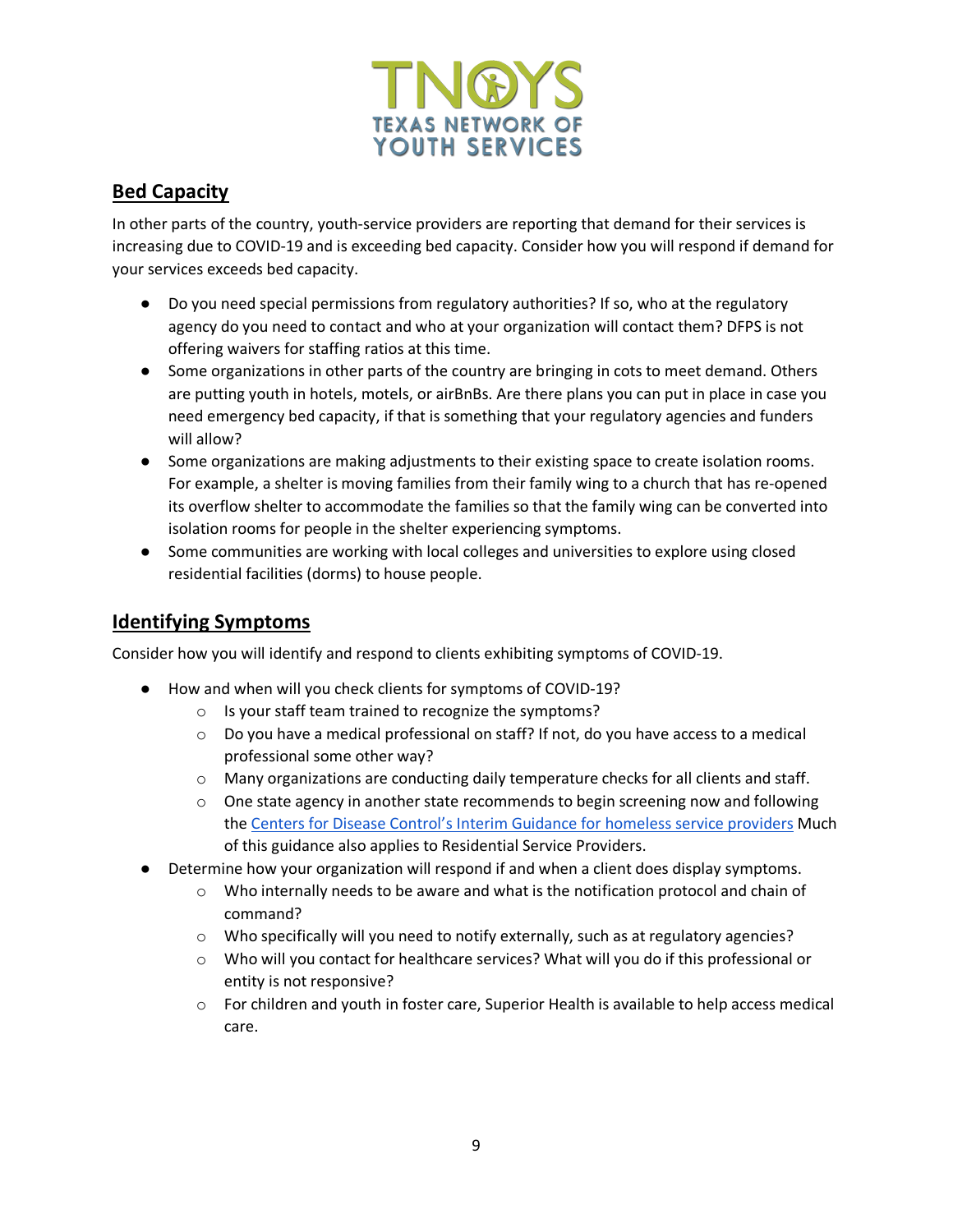

#### **Plan for Quarantine**

- Community Quarantine Location: Determine if your community has established a quarantine location. If they have, note the location and its policies in your plan and share this information with members of your team.
- Establish Quarantine Plan: If your community does not have an established quarantine location, you will need to make a plan for how to quarantine clients who display symptoms and/or are diagnosed.
	- $\circ$  Identify how and where, and under what conditions, you will quarantine clients.
		- In a region where COVID-19 is more widespread, one organization has reported using hotel and motel rooms and/or AirBnBs.
		- Some providers in Texas are making back-up plans to convert conference rooms or other areas in administrative buildings to residential space for quarantined clients if needed.
	- $\circ$  Consider how you will continue to provide services for quarantined clients and the additional resources that service provision will require.
	- $\circ$  Consider how a quarantine will impact staffing. Determine a plan for staff who serve clients in quarantine.
		- How long will staff work with quarantined clients, and what will be the policy before returning to work with non-quarantined clients?
		- How will you continue to meet staffing ratios if staff who have been in contact with the sick client will need to quarantine themselves?
		- One provider designated quarantine sites in the event that a youth is diagnosed with COVID-19. Two staff per shift will be assigned to each location as needed.

#### **Workforce and Staffing**

Recognizing that most youth services rely on direct contact between staff and clients, it is extremely important for providers to proactively plan against staffing challenges that may arise as a result of COVID-19.

- Chain of Command: How to describe the Chain of Command and what will happen if people in the Chain become unavailable.
- Staff Availability and Limitations: Consider how you will keep services fully staffed in the event that staff are showing symptoms, self-isolating after contact with someone who showed symptoms, caring for dependents, or social distancing for another reason.
	- $\circ$  Consider how you will address overtime pay for those who are available to work, in the event that they are working longer hours to cover low staffing.
	- o You will likely also need to be able to provide hazard pay for direct care staff.
	- o Consider your plan for when staff return to work after exposure to COVID-19. Will they be required to self-quarantine? For how long?
	- o One organization is keeping all essential staff "on call" in the event that a shift is not filled and others need to fill in.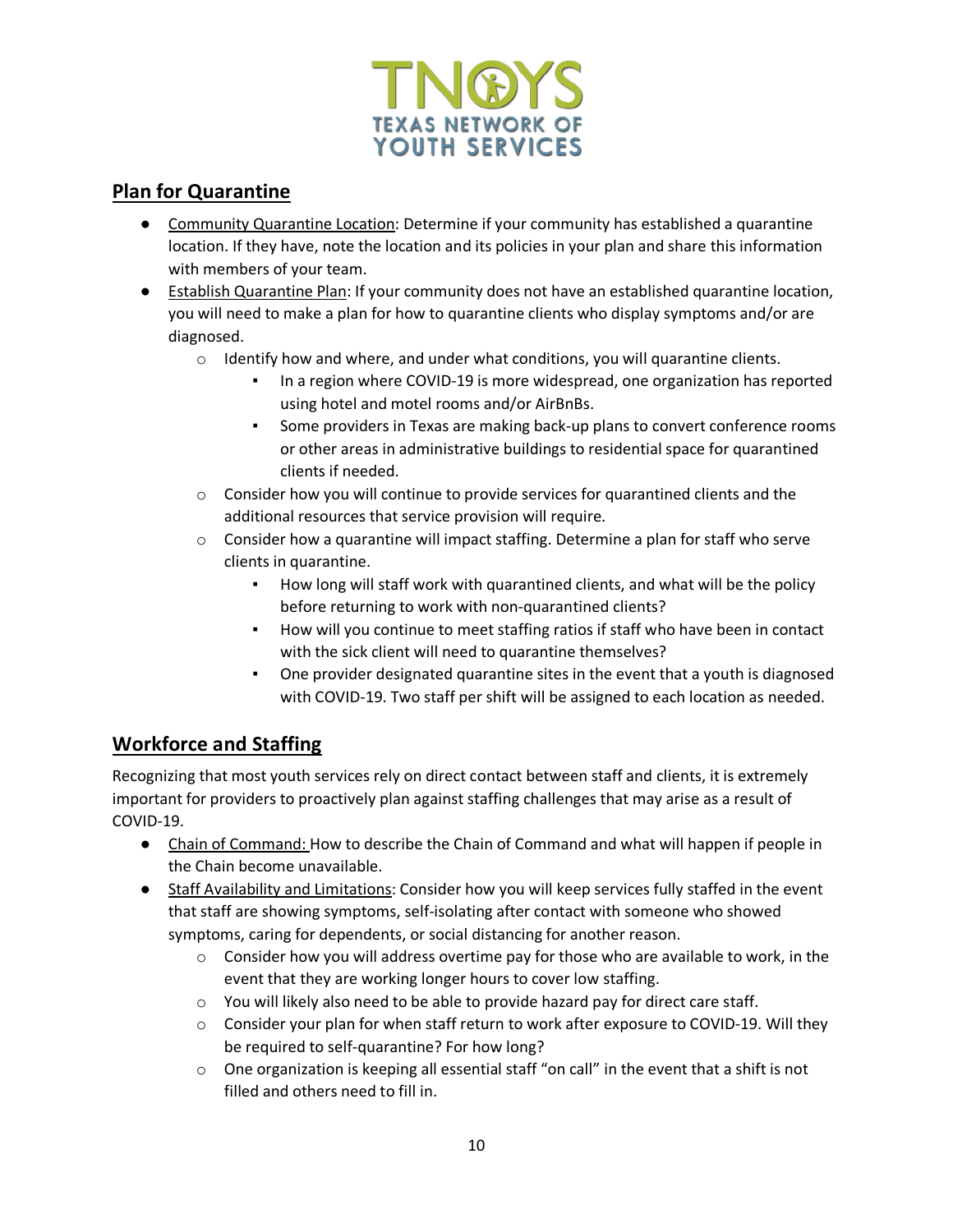

#### **Use of Paid Time Off (PTO) and Sick Leave**

Will you make changes or exceptions to your PTO or Sick Leave policies?

- You may have employees who must be at home but whose job responsibilities are not conducive to working from home. You will need to determine the conditions under which they will continue to be paid as if they were working, they will need to use PTO, and they will need to take the time unpaid.
- In the case of increased risk, one organization will place a policy freeze on Extended Sick Leave, meaning staff will only be able to access sick leave if they cannot be at work due to COVID-19 or unconfirmed flu (with a doctor's note).
- In regions where "shelter in place" has gone into effect, one organization cancelled all PTO, prohibited key directors from leaving the area, and is maintaining the finance staff to write checks.

#### **Work from Home Policies**

Consider whether your organization has the capability to implement work from home policies. Some government grant programs won't pay for staff to work remotely unless an organization has a policy that allows remote work, such as during an emergency. Consider adding a policy allowing for remote work to your personnel guidance materials.

- How will you determine who is eligible to work from home?
	- $\circ$  This gets tricky and there are many factors to consider, but guidance from public health authorities indicates that the more people that stay home, the safer the broader community will be.
	- $\circ$  Some organizations will allow staff to work from home if they have a pre-existing condition and a note from a doctor.
- Consider your policies and protocols in the event that staff are working from home. How will you ensure continued productivity?
	- $\circ$  At one organization, supervisors will create specific work plans for each staff member with clear benchmarks and regular check ins. Managers will also check in with supervisors daily to discuss issues and gaps, allowing room for learning and flexibility.
- Consider how you will address staff who are at home caring for school-aged children (in the event of school closures), sick relatives, or other dependents. Will you make special considerations for them? Will they be allowed or required to work from home? Will they need to take paid time off or sick leave?
	- $\circ$  One organization is not requiring staff to take PTO if they are parents who must stay home to care for school-aged children. Another organization will pay parents to work from home for three weeks without use of PTO.
	- $\circ$  This is a unique situation as prior to COVID-19, employers often required employees to have childcare in place before they were allowed to work from home.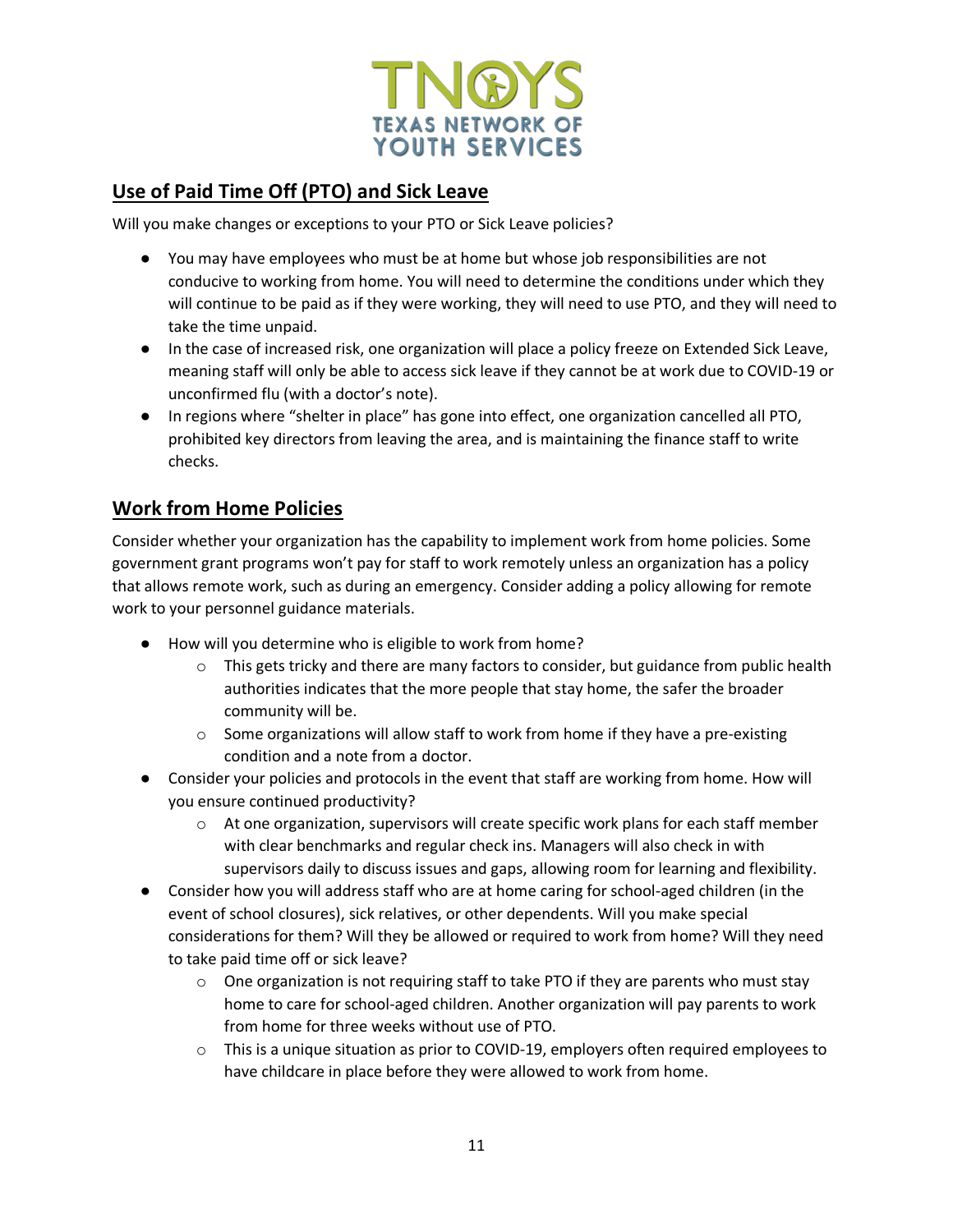

- One organization ran their payroll records for a count of staff with dependents and staff over age 50 to determine how many staff will likely be working from home soon.
- Another provider will have staff members alternate between working from home and working on-site every two weeks. This will be mandatory to ensure social distancing.
- Some organizations are unable to close their doors or offer the ability to work from home, but they are encouraging flexible work schedules.
- An organization in Iowa has language in its personnel policies addressing remote work, allowing for remote work in special circumstances (such as an emergency or disaster) with prior approval from an employee's supervisor and/or Executive Director. Employees working remotely would have specified tasks or projects, and would be expected to maintain regular work schedules.
- Consider reviewing and updating staff's Emergency Contact Information to ensure contacts can be reached if necessary.

#### **Determining Essential Services**

Consider whether you need to reduce or suspend any non-essential services in order to continue provision of essential services.

- Consider essential staff (direct service) and non-essential staff (administrative, HR, development, etc.), and whether you can reassign individuals to more urgent roles or responsibilities.
- Some organizations will reassign staff to essential services if they are working from home or their site is closed.
- At this time, most organizations are not sending non-essential staff to work from home. Organizations with school-based services, however, are reassigning those staff members to essential services.

#### **Case Management Practices**

- Guidance from TX Department of Family and Protective Services (DFPS) regarding virtual visits as of 3/23/2020:
	- o Family Based Safety Services (FBSS) and Family Reunification (FRE) home visits: "We are committed to the safety and well-being of the children we serve in FBSS and during Family Reunification (FRE). The importance of the work you do to preserve families and secure child safety cannot be overstated. FBSS and CVS caseworkers will continue to make contacts with families at the frequency required by policy. These contacts, however, may be conducted virtually.
	- o Parent-Child Visits as of 3/23/2020: "Parent-child visitation is an important activity to keep children in out-of-home care connected to their families. It is critical that we maintain our responsibilities associated with facilitating parent-child visits while also looking out for everyone's health and safety. As many courts have entered orders to suspend in-person contact, we want to find ways to make for meaningful virtual visits. Please see attached guidance regarding parent-child visits. Also attached you will find a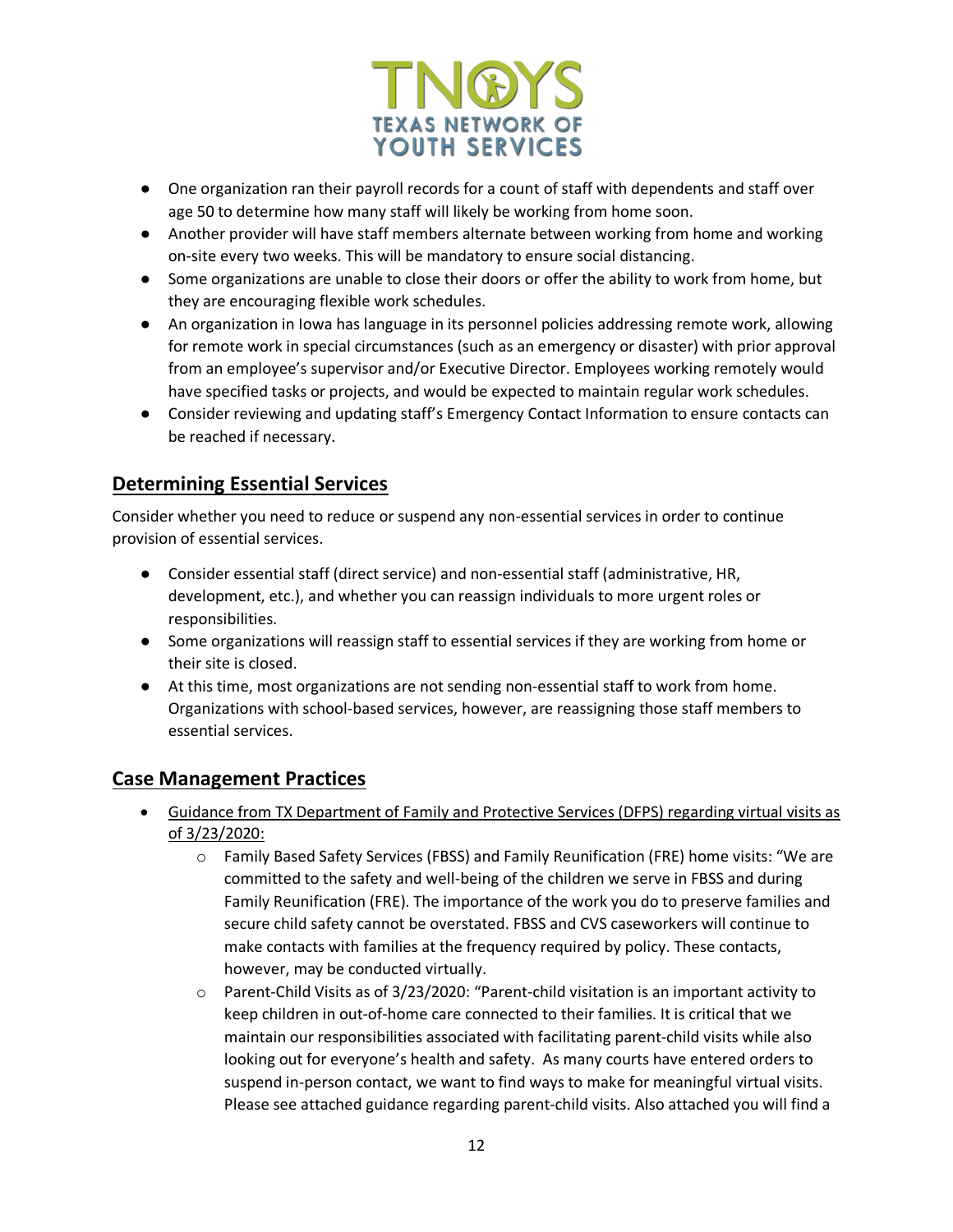

best practice guide to enhance virtual visitation along with ideas for other ways children, parents and siblings can stay connected during this difficult time."

- CANS Assessment Changes as of 3/25/2020:
	- $\circ$  With HHSC approval, the CANS 2.0 assessment that DFPS uses is now available via telehealth for all children and youth in conservatorship aged 3 years through 17 years. It has been expanded to all ages as of 3/25/2020. To get a telehealth CANS 2.0, call Mosaic (a program within Pathways Youth and Family Services which has been doing the telehealth CANS 2.0 for STAR Health to date). Mosaic will screen the caller to discuss access to the needed equipment and the need for a private location. Mosaic will schedule the appointment. After the appointment is scheduled, Mosaic will provide the medical consenter with steps to access the secure portal and link to be used at the designated appointment time. If you need assistance or have any questions, please contact STAR Health Member Services at 866-912-6283.

### **Financial Consideration**

#### **Feedback to Regulatory Agencies**

Collaborate with TNOYS and other advocacy organizations to notify regulatory agencies of your needs and challenges, and to request support such as grant period extensions or supplemental funding.

#### **Fundraising Events**

Fundraisers may need to be cancelled or postponed due to COVID-19.

- Is there a way to salvage the event or offer it at a different time?
- One organization will replace their fundraising event with a weeklong donor campaign paired with live programs and videos.

#### **Donation Requests**

Consider emailing your donor list explaining the extra costs to your program associated with COVID-19.

● Some organizations are sending emails with very specific requests based on the most immediate needs of the youth they serve. This ensures that your message stands out, and it provides a tangible option for potential donors to support your services and your clients.

#### **Business Interruption Insurance Policy**

Review your business interruption insurance coverage to see if you qualify for lost revenue coverage.

- To start, review the inclusions and exclusions of your policy.
- The claim generally requires detailed program information for about three years.